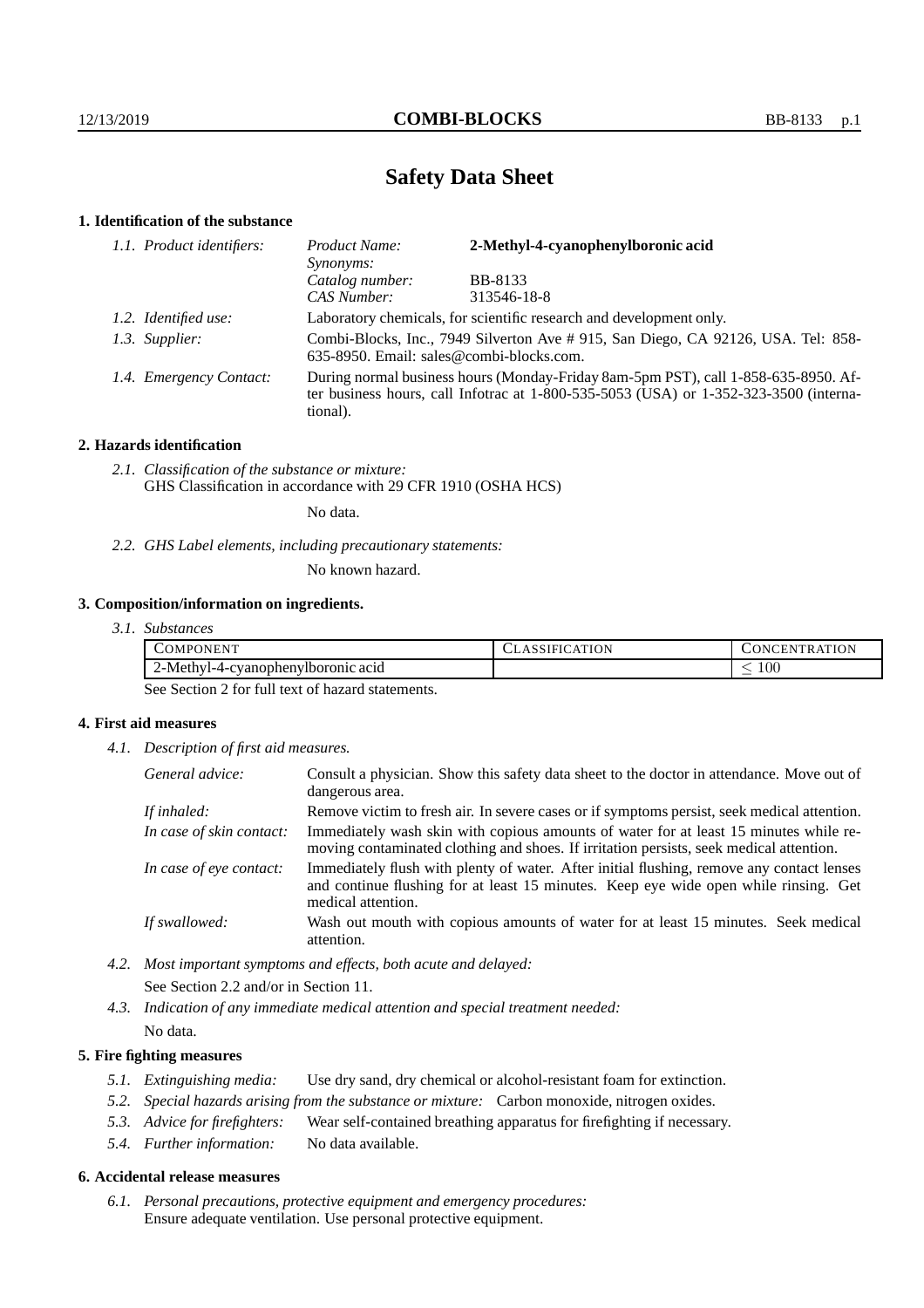|                                                                                | 6.2. Environmental precautions:                                                                                                                                                                                                                            |                                                                                                                                                                                                                                                                    |  |
|--------------------------------------------------------------------------------|------------------------------------------------------------------------------------------------------------------------------------------------------------------------------------------------------------------------------------------------------------|--------------------------------------------------------------------------------------------------------------------------------------------------------------------------------------------------------------------------------------------------------------------|--|
|                                                                                | Should not be released into the environment. See Section 12 for additional ecological information.                                                                                                                                                         |                                                                                                                                                                                                                                                                    |  |
|                                                                                | 6.3. Methods and materials for containment and cleaning up:                                                                                                                                                                                                |                                                                                                                                                                                                                                                                    |  |
| Sweep up or vacuum up spillage and collect in suitable container for disposal. |                                                                                                                                                                                                                                                            |                                                                                                                                                                                                                                                                    |  |
|                                                                                | 6.4. Reference to other sections:                                                                                                                                                                                                                          |                                                                                                                                                                                                                                                                    |  |
|                                                                                |                                                                                                                                                                                                                                                            | Refer to protective measures listed in Sections 8 and 13.                                                                                                                                                                                                          |  |
|                                                                                | 7. Handling and storage                                                                                                                                                                                                                                    |                                                                                                                                                                                                                                                                    |  |
|                                                                                |                                                                                                                                                                                                                                                            | 7.1. Precautions for safe handling: Avoid contact with skin and eyes. Avoid inhalation of vapour or mist. Keep away<br>from sources of ignition - No smoking. Take measures to prevent the build up of electro-<br>static charge. For precautions see section 2.2. |  |
|                                                                                | 7.2. Conditions for safe storage, including any incompatibilities: Store refrigerated. Keep container tightly closed in<br>a dry and well-ventilated place. Containers which are opened must be carefully resealed<br>and kept upright to prevent leakage. |                                                                                                                                                                                                                                                                    |  |
|                                                                                | Laboratory chemicals, for scientific research and development only.<br>7.3. Specific end use(s):                                                                                                                                                           |                                                                                                                                                                                                                                                                    |  |
|                                                                                | 8. Exposure Controls / Personal protection                                                                                                                                                                                                                 |                                                                                                                                                                                                                                                                    |  |
|                                                                                | 8.1. Control parameters:                                                                                                                                                                                                                                   |                                                                                                                                                                                                                                                                    |  |
|                                                                                |                                                                                                                                                                                                                                                            | Components with workplace control parameters: Contains no substances with occupational exposure limit values.                                                                                                                                                      |  |
|                                                                                | 8.2. Exposure controls:                                                                                                                                                                                                                                    |                                                                                                                                                                                                                                                                    |  |
|                                                                                | Appropriate engineering controls: Ensure that eyewash stations and safety showers are close to the workstation<br>location. Ensure adequate ventilation, especially in confined areas.                                                                     |                                                                                                                                                                                                                                                                    |  |
|                                                                                | Personal protective equipment:                                                                                                                                                                                                                             |                                                                                                                                                                                                                                                                    |  |
|                                                                                | Eye/face protection:                                                                                                                                                                                                                                       | Wear appropriate protective eyeglasses or chemical safety goggles as described by OSHA's<br>eye and face protection regulations in 29 CFR 1910.133 or European Standard EN166.                                                                                     |  |
|                                                                                | Skin protection:                                                                                                                                                                                                                                           | Handle with gloves. Gloves must be inspected prior to use. Use proper glove removal<br>technique (without touching glove's outer surface) to avoid skin contact with this product.                                                                                 |  |

| Eye/face protection:               | Wear appropriate protective eyeglasses or chemical safety goggles as described by OSHA's<br>eye and face protection regulations in 29 CFR 1910.133 or European Standard EN166.                                                                                                                                         |  |  |
|------------------------------------|------------------------------------------------------------------------------------------------------------------------------------------------------------------------------------------------------------------------------------------------------------------------------------------------------------------------|--|--|
| Skin protection:                   | Handle with gloves. Gloves must be inspected prior to use. Use proper glove removal<br>technique (without touching glove's outer surface) to avoid skin contact with this product.<br>Dispose of contaminated gloves after use in accordance with applicable laws and good<br>laboratory practices. Wash and dry hands |  |  |
| <b>Body Protection:</b>            | Complete suit protecting against chemicals, Flame retardant antistatic protective clothing.,<br>The type of protective equipment must be selected according to the concentration and<br>amount of the dangerous substance at the specific workplace.                                                                   |  |  |
| Respiratory protection:            |                                                                                                                                                                                                                                                                                                                        |  |  |
| Control of environmental exposure: | Prevent further leakage or spillage if safe to do so. Do not let product enter<br>drains.                                                                                                                                                                                                                              |  |  |

## **9. Physical and chemical properties**

*9.1. Information on basic physical and chemical properties*

| (a)      | Appearance:                                   | Solid                |
|----------|-----------------------------------------------|----------------------|
| (b)      | Odour:                                        | No data              |
| (c)      | Odour Threshold:                              | No data              |
| (d)      | $pH$ :                                        | No data              |
| (e)      | Melting point/freezing point:                 | $270 - 300^{\circ}C$ |
| (f)      | Initial boiling point and boiling range:      | No data              |
| (g)      | Flash point:                                  | No data              |
| (h)      | Evaporatoin rate:                             | No data              |
| (i)      | Flammability (solid, gas):                    | No data              |
| (j)      | Upper/lower flammability or explosive limits: | No data              |
| $\rm(k)$ | Vapour pressure:                              | No data              |
| (1)      | Vapour density:                               | No data              |
| (m)      | Relative density:                             | No data              |
| (n)      | Water solubility:                             | No data              |
| $\circ$  | Partition coefficient: n-octanol/water:       | No data              |
| (p)      | Auto-ignition:                                | No data              |
| (q)      | Decomposition temperature:                    | No data              |
| (r)      | Viscosity:                                    | No data              |
| (s)      | Explosive properties:                         | No data              |
| (t)      | Oxidizing properties:                         | No data              |
|          |                                               |                      |